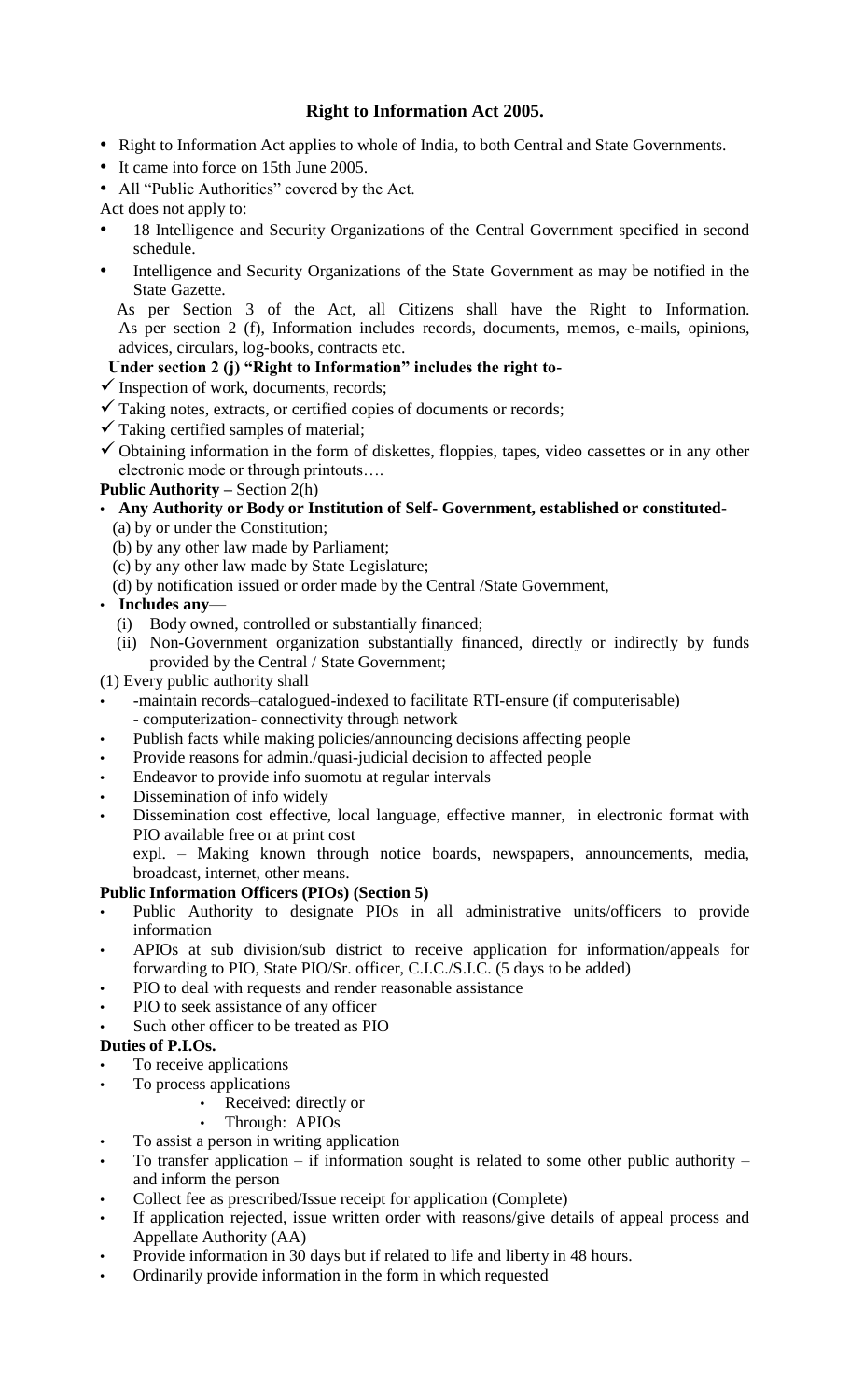- If information relates to exemptions  $-$  sever the part which is exempt and provide nonexempt portion.
- To assist sensorily disabled to access information
- If third party confidential information, give notice (in 5 days) to him seeking submission (in 10 days)

### **Duties of APIOs**

# **1. To forward Information requests to P.I.O.**

- **Steps:** 1. receiving application
	- 2. checking application
	- 3. personal details
	- 4. contact details
	- 5. details of public authority
	- 6. proof of fee/BPL
	- 7. wishes to receive by post
	- 8. application receipt date
	- 9. Collecting fee/BPL identity
	- 10. Issuing receipt
	- 11. Registering application
	- 12. Dispatching to PIO

# • **To forward appeals to AA and CIC**

- **Steps:** 1. Receiving
	- 2. Checking
	- 3. Issuing receipts
	- 4. Registering
	- 5. Dispatching

## **Disposal of requests (Section 7)**

- Disposal provide info/reject request within 30 days.
	- Information regarding life/ liberty in 48 hours.
- If fails to decide, shall be deemed to have refused.
- Decision of any further fee intimation to person:
- (a) The details period to be excluded intimation to payment. (b) Information concerning his right to review the decision to include details of appellate authority, time limit, process etc.
- When person sensorily disabled, PIO to provide assistance.
- Where info in printed or electronic format, fee as prescribed to be paid no fee from BPL (to be determined by government).
- Free of charge where public authority faild to comply within time limit.
- Before deciding, PIO to consider representation of third party.
- When request rejected, communication to person
	- I. Reasons
	- II. Period limit for appeal
	- III. Particulars of Appellate Authority.
- Information ordinarily be provided in the form in which sought unless it diverts resources or detrimental to the safety of record.

## **Request for obtaining Information (Section 6)**

- Request in writing/electronic means with fee to PIO. If unable to give in writing PIO to assist.
- Applicant not required to show reasons
- Information, if held by another public authority application or part to be transferred/inform the applicant. Transfer – at earliest, maximum 5 days.
- If third party confidential info, in 5 days notice to third party
	- Third party to be heard in 10 days from receipt of notice, to represent;
	- PIO to decide in 40 days  $3<sup>rd</sup>$  party also to be informed
	- $-$  3<sup>rd</sup> party may appeal.

# **Exemption from disclosure (Section 8)**

- (1) Information not to be disclosed:
- Affecting sovereignty, integrity, security, strategic, scientific or economic interest, relation with foreign state or may lead to incitement of an offence.
- Forbidden to be published by court/or constitute contempt of court.
- Breach of privilege of Parliament/State Legislature.
- Commercial, trade confidence, intellectual property–unless in larger public interest.
- Information available in his fiduciary relationship.
- Information confidential from foreign government.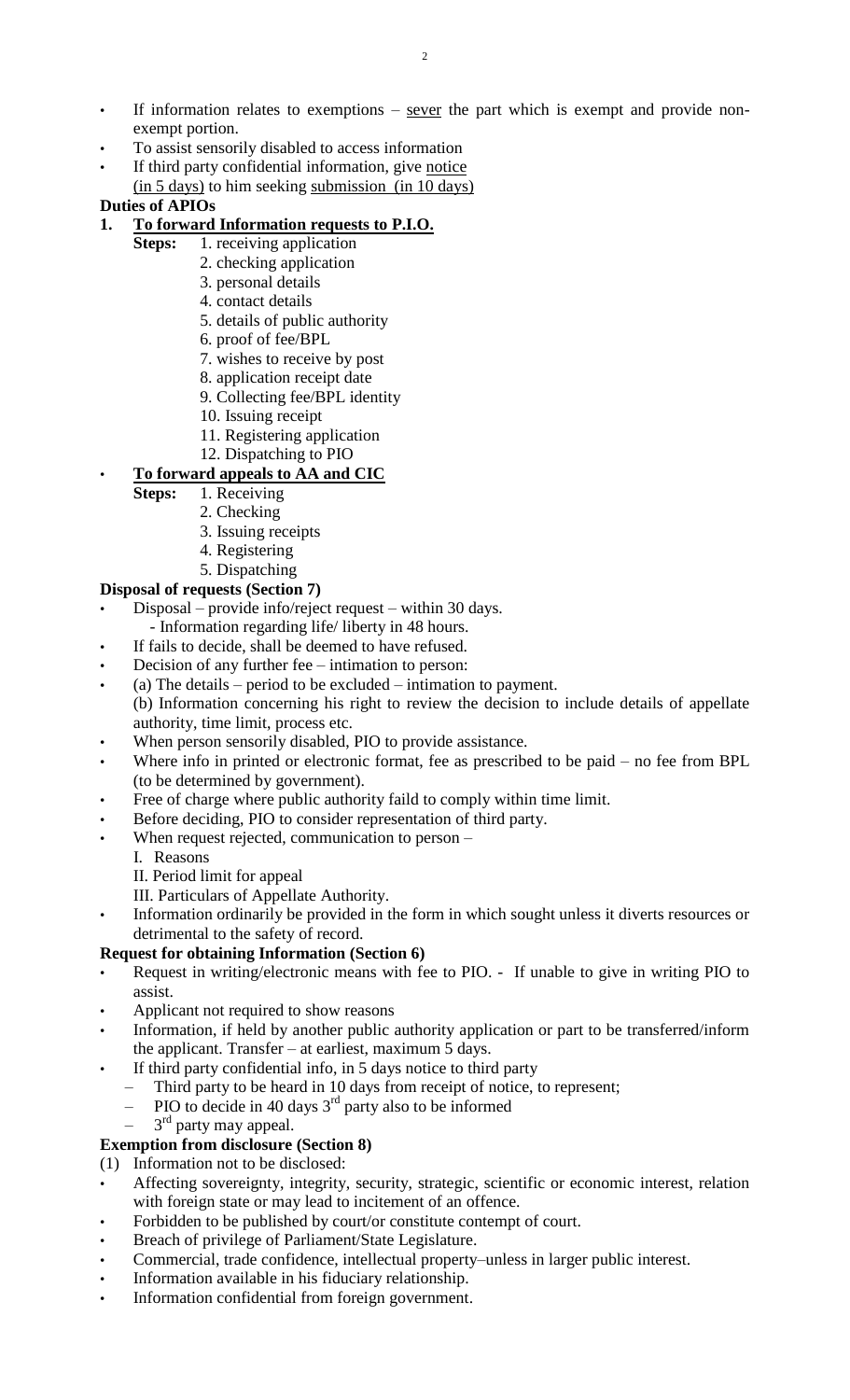- Disclosure may endanger life/safety of person, may identify source/assistance given in confidence for security/law enforcement.
- May impede investigation/prosecution.
- Cabinet papers deliberations of council of ministers secretaries and other officers material on the basis of which decisions taken/matter when complete will be disclosed.
- Personal information  $-$  no relation to public activity – But in larger public interest may disclose.
	- Information not denied to Parliament/Assembly shall not be denied to any person.
- (2) Notwithstanding Official Secrets Act 1923 & exemption shown above Public Authority may allow if public interest outweighs the harm.
- Subject to provisions of (a) (c) (i) info of event occurred 20 yrs back shall be provided.

#### **Grounds for rejection (Section 9)**

Which may involve infringement of copyright in a person other than the State.

### **Severability (Section 10)**

- That part may be provided which is not exempted
- In such cases notice to applicant
	- (a) Part of it being provided
	- (b) Reasons for decision
	- (c) Details of officer taking decision
	- (d) Details of fee
	- (e) His right to review, fee and other details

### **Power & Functions of CIC (Section 18)**

- To receive and Inquire into a complaint
- Who has been unable to submit a request as no PIO appointed/refused request or appeal application to forward.
- Who has been refused access.
- Who has not been given a response within the time limits.
- Demanded to pay unreasonable fee.
- Given incomplete, misleading or false information.
- Any other matter.

### **Initiating Inquiry**

- On satisfaction that there are reasonable grounds, it may initiate an inquiry.
- CIC shall have same powers as are vested in a civil court for:
- Summoning and enforcing the attendance for evidence and to produce documents or things;
- Requiring the discovery and inspection of documents;
- Receiving evidence on affidavit;
- Requisitioning any public record or copies;
- Issuing summons for examination of witnesses or documents, and
- Any other matter which may be prescribed
- During the inquiry CIC may examine any record under the control of public authority and no such record may be with-held from it on any grounds.

## **Appeals (Section-19)**

- Any person who does not receive a decision within the time limit or is aggrieved by a decision of PIO, MAY WITHIN 30 DAYS from the expiry of such period or from the receipt of such a decision prefer an appeal to officer senior to PIO.
- Appeal by third party shall be made within 30 days from the date of the order.
- A second appeal within 90 days from the date on which the decision should have been made or was actually received, with the CIC.
- If appeal relates to third party, reasonable opportunity of being heard to be given.
- Onus to justify denial shall be on the PIO.
- Appeal to be disposed of within 30 days of the receipt of the appeal or within extended period not exceeding a total of 45 days from the date of filling.
- Decision of CIC shall be binding.
- CIC has the powers to:
	- (a) Secure compliance of the provisions of the Act, including:-
	- (i) by providing access to information;
	- (ii) by appointing a PIO;
	- (iii) by publishing certain information or categories of information;

(iv) by making changes to its practices for the maintenance, management and destruction of records;

- (v) by enhancing the provision of training on the RTI for its officials;
- (vi) by providing it with an annual report;
- (b) Require the public authority to compensate the complainant.